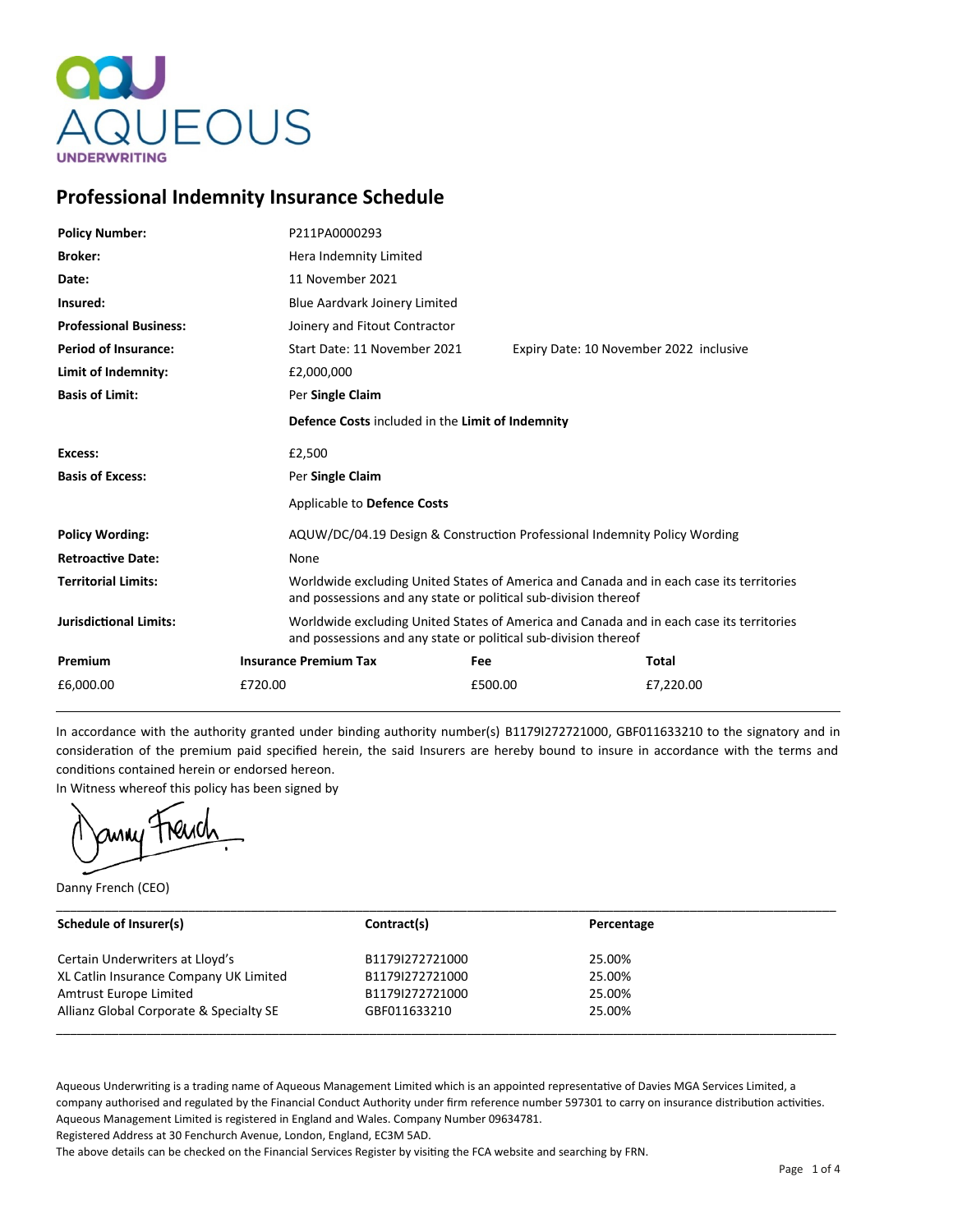

### **Endorsements: AQUW187 Fire Combustibility Endorsement**

The **Insurer** will not be liable under this **Policy** for any **Claim**, costs or matter otherwise insured directly or indirectly arising out of or connected to the combustibility or fire safety requirements of any cladding, glazing, doors, insulation, cavity barrier, external wall system or internal wall system of any building or structure; including (but not limited to) any component, gasket, composite product or material used in the manufacture, assembly or construction thereof.

# **AQUW195 EWS1 Form Exclusion**

The **Insurer** will not be liable under this **Policy** to the extent that any **Claim**, costs or matter otherwise insured arises from, relates to or involves EWS1 form (or any revision thereof).

# **AQUW183 Fire Retardant Building standards and Regulations**

The **Insurer** will not be liable under this **Policy** to the extent that any **Claim**, costs or matter otherwise insured arises from, relates to or involves building standards or building regulations in respect of fire resistance or fire retardant characteristics of buildings.

# **AQUW196 Cyber and Data Protection Law Exclusion**

- 1) This **Endorsement** takes priority over any other provision in this **Policy** save that this **Endorsement** shall be subject to any condition requiring the Policy to be construed consistently with the approved minimum insurance wordings of the Royal Institution of Chartered Surveyors or the Institute of Chartered Accountants of England & Wales, Scotland or Ireland.
- 2) Save as expressly provided in this **Endorsement**, or by other restrictions in this **Policy** specifically relating to the use of, or inability to use, a **Computer System**, no cover otherwise provided under this **Policy** shall be restricted solely due to the use of, or inability to use, a **Computer System.**
- 3) This **Policy** excludes any loss, damage, liability, **Claim**, costs, expense, fines, penalties, mitigation costs or any other amount directly caused by, directly resulting from or directly arising out of:
	- a) a **Cyber Act**; or
	- b) any partial or total unavailability or failure of any **Computer System**;

provided the **Computer System** is owned or controlled by the **Insured** or any other party acting on behalf of the **Insured** in either case; or

- c) the receipt or transmission of malware, malicious code or similar by the **Insured** or any other party acting on behalf of the **Insured**.
- 4) This **Policy** excludes any loss, damage, liability, **Claim**, costs, expense, fines, penalties, mitigation costs or any other amount directly or indirectly caused by, directly or indirectly resulting from or directly or indirectly arising out of any failure or interruption of service provided:
	- a) to the **Insured** or any other party acting on behalf of the **Insured** by an internet service provider, telecommunications provider or cloud provider but not including the hosting of hardware and software owned by the **Insured**;

Aqueous Underwriting is a trading name of Aqueous Management Limited which is an appointed representative of Davies MGA Services Limited, a company authorised and regulated by the Financial Conduct Authority under firm reference number 597301 to carry on insurance distribution activities. Aqueous Management Limited is registered in England and Wales. Company Number 09634781. Registered Address at 30 Fenchurch Avenue, London, England, EC3M 5AD.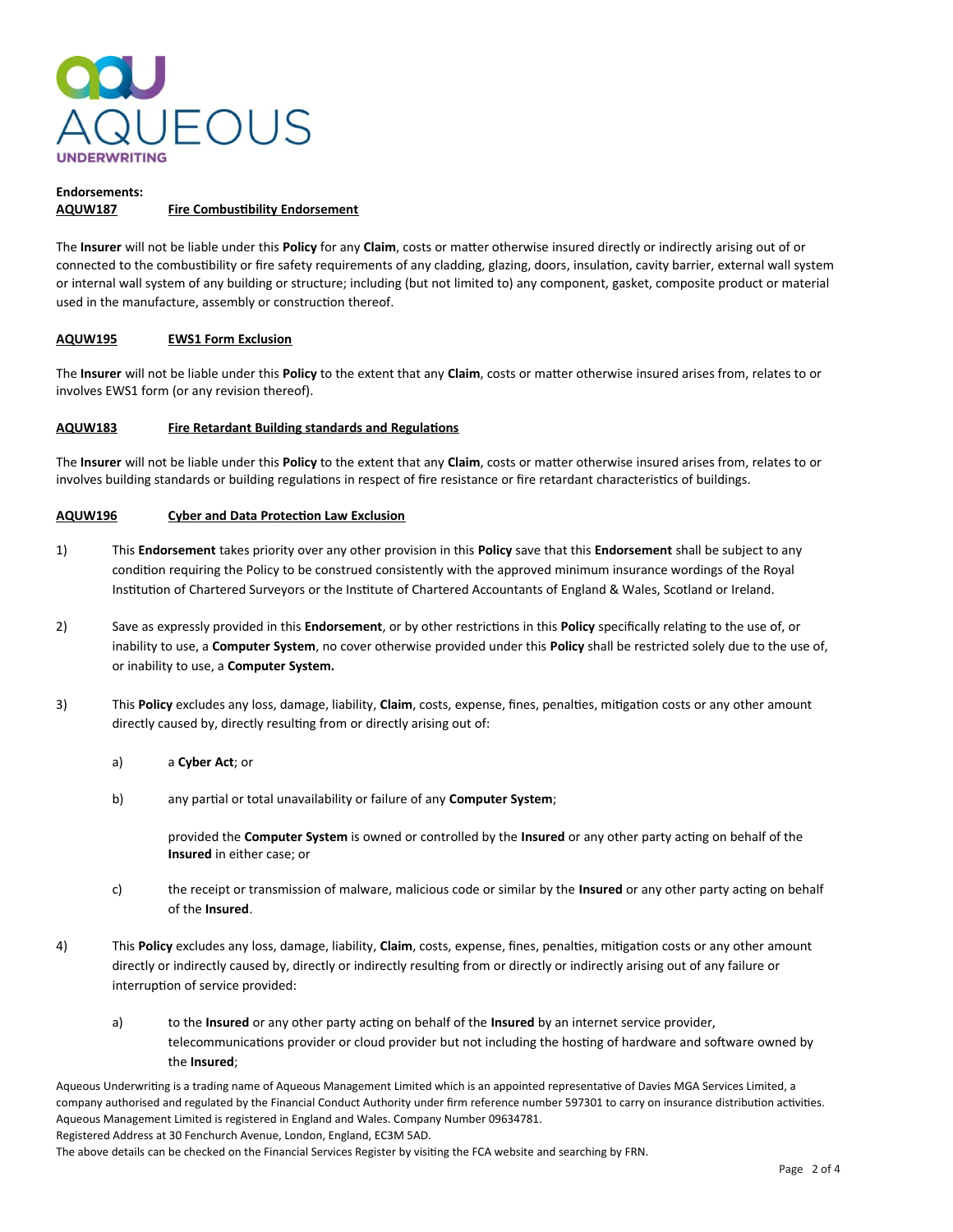

- b) by any utility provider, but only where such failure or interruption of service impacts a **Computer System** owned or controlled by the **Insured** or any other party acting on behalf of the **Insured**.
- 5) This **Policy** excludes any loss, damage, liability, claim, costs, expense, fines, penalties, mitigation costs or any other amount for actual or alleged breach of **Data Protection Law** by the **Insured** or any other party acting on behalf of the **Insured**.
- 6) Any cover for costs of reconstituting or recovering lost, inaccessible or damaged documents owned or controlled by the **Insured** or any other party acting on behalf of the **Insured** in this **Policy** shall not apply to **Data**.

For the purposes of this **Endorsement** the following definitions apply:

#### **Computer System** shall mean

any computer, hardware, software, communications system, electronic device (including, but not limited to, smart phone, laptop, tablet, wearable device), server, cloud or microcontroller including any similar system or any configuration of the aforementioned and including any associated input, output, data storage device, networking equipment or back up facility.

#### **Cyber Act** shall mean

an unauthorised, malicious or criminal act or series of related unauthorised, malicious or criminal acts, regardless of time and place, or the threat or hoax thereof, involving access to, processing of, use of or operation of any **Computer System**.

#### **Data** shall mean

information, facts, concepts, code or any other information of any kind that is recorded or transmitted in a form to be used, accessed, processed, transmitted or stored by a **Computer System**.

## **Data Protection Law** shall mean

any applicable data protection and privacy legislation or regulations in any country, province, state, territory or jurisdiction which govern the use, confidentiality, integrity, security and protection of personal data or any guidance or codes of practice relating to personal data issued by any data protection regulator or authority from time to time (all as amended, updated or re-enacted from time to time).

# **AQUW168 Defence Costs Included within the Limit Basis - Excess applies to Defence Costs**

(A) What is Covered (Insurance Clause) Defence Costs is deleted and replaced with:

#### **Defence Costs**

The **Insurer** will pay **Defence Costs** incurred by the **Insurer** or by the **Insured** with the **Insurer's** prior written consent.

**Defence Costs** form part of the **Limit of Indemnity** and will erode any applicable **Excess** per **Single Claim**.

#### (B) Definition Single Claim is deleted and replaced with:

**Single Claim** shall mean

Aqueous Underwriting is a trading name of Aqueous Management Limited which is an appointed representative of Davies MGA Services Limited, a company authorised and regulated by the Financial Conduct Authority under firm reference number 597301 to carry on insurance distribution activities. Aqueous Management Limited is registered in England and Wales. Company Number 09634781.

Registered Address at 30 Fenchurch Avenue, London, England, EC3M 5AD.